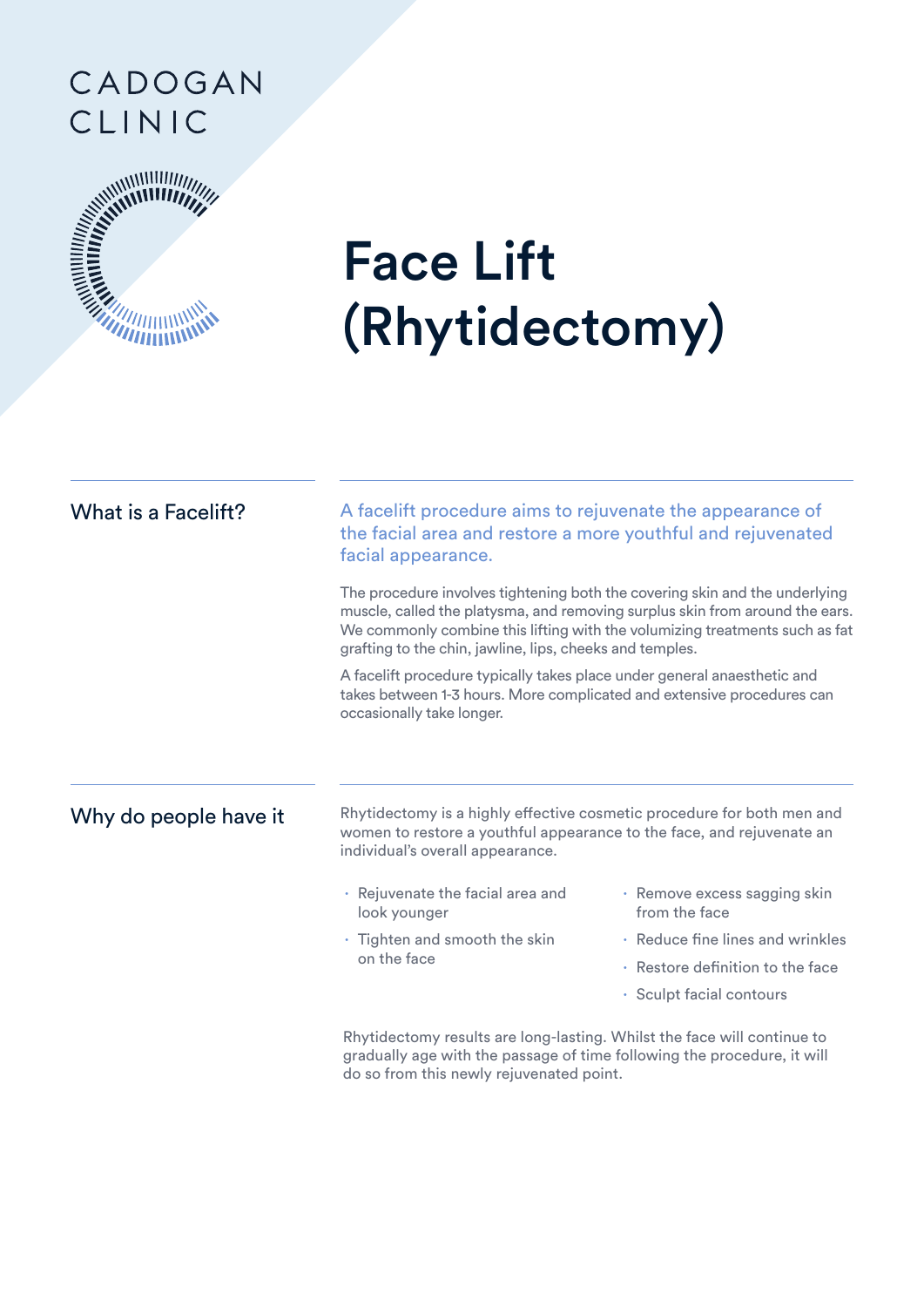#### Who is suitable

Cadogan Clinic considers individuals fit for the procedure, if all of the following are true of them:

- **∙** You are in good psychological and physical medical health
- **∙** You are at your ideal body weight
- **∙** You have a positive outlook and realistic expectations of what can be achieved via surgery
- **∙** You are seeking to rejuvenate the appearance of your face
- **∙** You are seeking to restore the contours of your face and neck
- **∙** You are looking for long lasting, noticeable rejuvenation results



The first step for all of our facelift patients is to meet with the surgeon we feel is best placed to perform your procedure for a consultation. At the consultation, you will be able to discuss with your surgeon what your hope to achieve from the procedure, as well as discuss in detail what may or may not be possible given your existing anatomy.

Your surgeon will take you through the options available to you, and which is the most preferential for you given your stated ambitions. Having established this, several key measurements will be made and standard clinical photography will be taken.

Some questions you may want to ask your surgeon include:

- **∙** Am I a good candidate for this procedure?
- **∙** Can I achieve the results I am asking for?
- **∙** What will be expected of me to get the best results?
- **∙** Do you have before-and-after photos?
- **∙** How long of a recovery period can I expect, and what kind of help will I need during my recovery?
- **∙** What scars will I be left with?
- **∙** Will I be in pain after the surgery?
- **∙** How soon after a facelift can I return to work?
- **∙** Finally, a comprehensive discussion regarding risks and complications will take place, alongside a discussion regarding what to expect in the post procedure and recovery phase. Your previous medical history will also be recorded (including previous surgery, medications, allergies etc.) and an assessment of your fitness for surgery.

If your surgeon feels you are a good candidate for surgery, you are then invited to consider whether you would like to proceed for surgery or otherwise following a two week 'cooling off' period.

Within this period you are welcome to come in and discuss your potential surgery with your surgeon as many times as you like.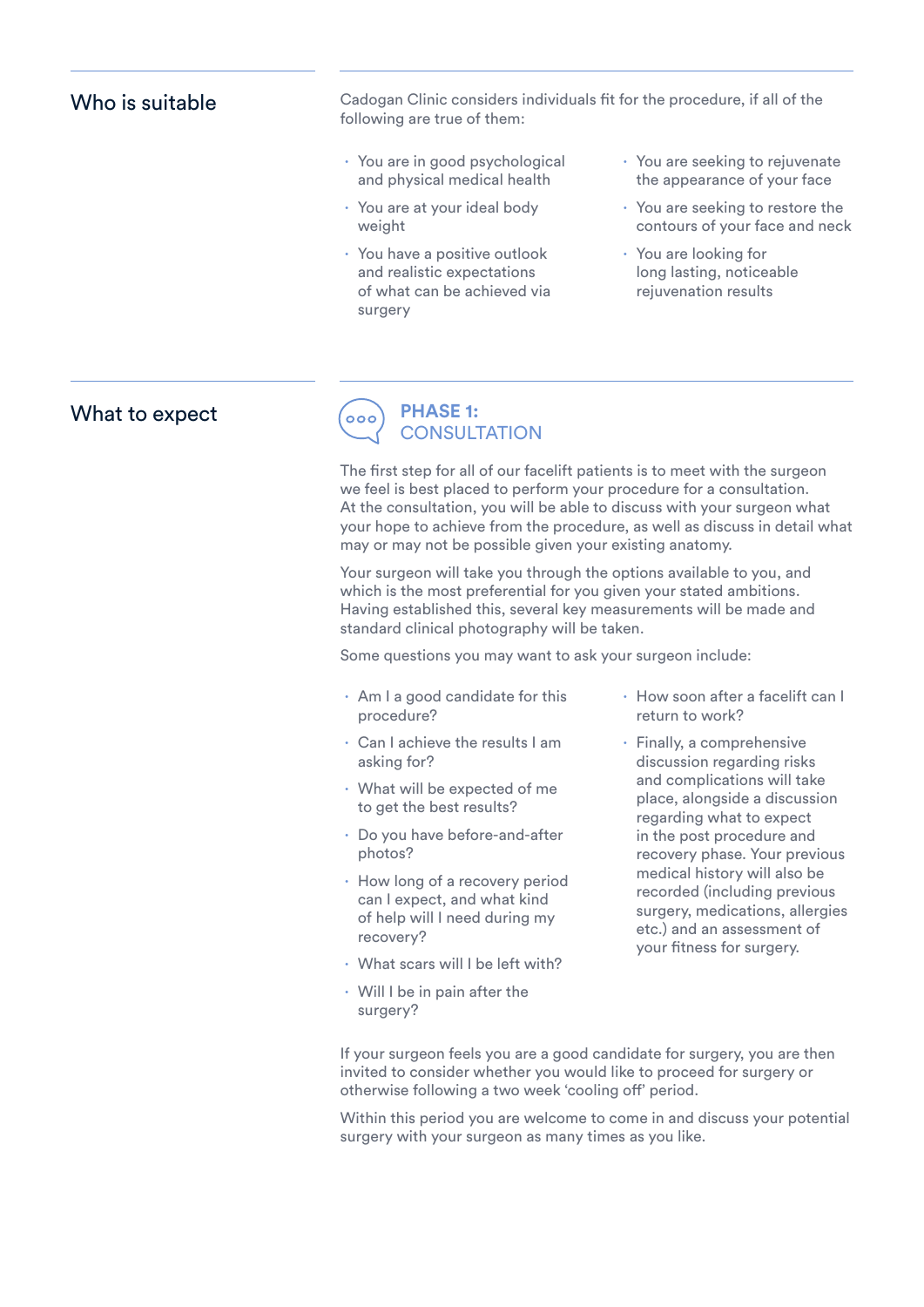#### What to expect

#### **PHASE 2:** PRE-PROCEDURE

If your surgeon feels you are a good candidate for surgery, you are then invited to consider whether you would like to proceed for surgery or otherwise following a two week 'cooling off' period.

Within this period you are welcome to come in and discuss your potential surgery with your surgeon as many times as you like.

- **∙** In the 6 weeks before your procedure, we recommend smoking is discontinued as patients who smoke have a higher risk of healing more slowly and complications (see FAQs)
- **∙** In the week before your procedure, you must cease taking Aspirin or any medication that contains Aspirin
- **∙** In the 6 hours prior to surgery, you must not consume food or any drink, other than small sips of clear fluid (e.g. still water, black coffee, black tea) which are allowed up to 2 hours before admission

#### **PHASE 3:** DAY OF THE PROCEDURE

On the day of your procedure, we ask that you arrive for your admission an hour before the agreed start time of surgery. At this point a nurse will come and record blood pressure and other relevant vitals, you will meet with your anaesthetist and your surgeon who will make the final mark-ups.

The procedure itself takes place under general anaesthetic over the course of one to three hours. Your surgeon will start by making an incision behind the ears. Whilst techniques vary, the general technique involves your surgeon separating your skin from the underlying tissue, before removing the excess fat and tightening the underlying tissues. Stitches are then used to fix the lifted tissue in its new position, and incisions are closed discretely behind the ear to leave minimal scarring.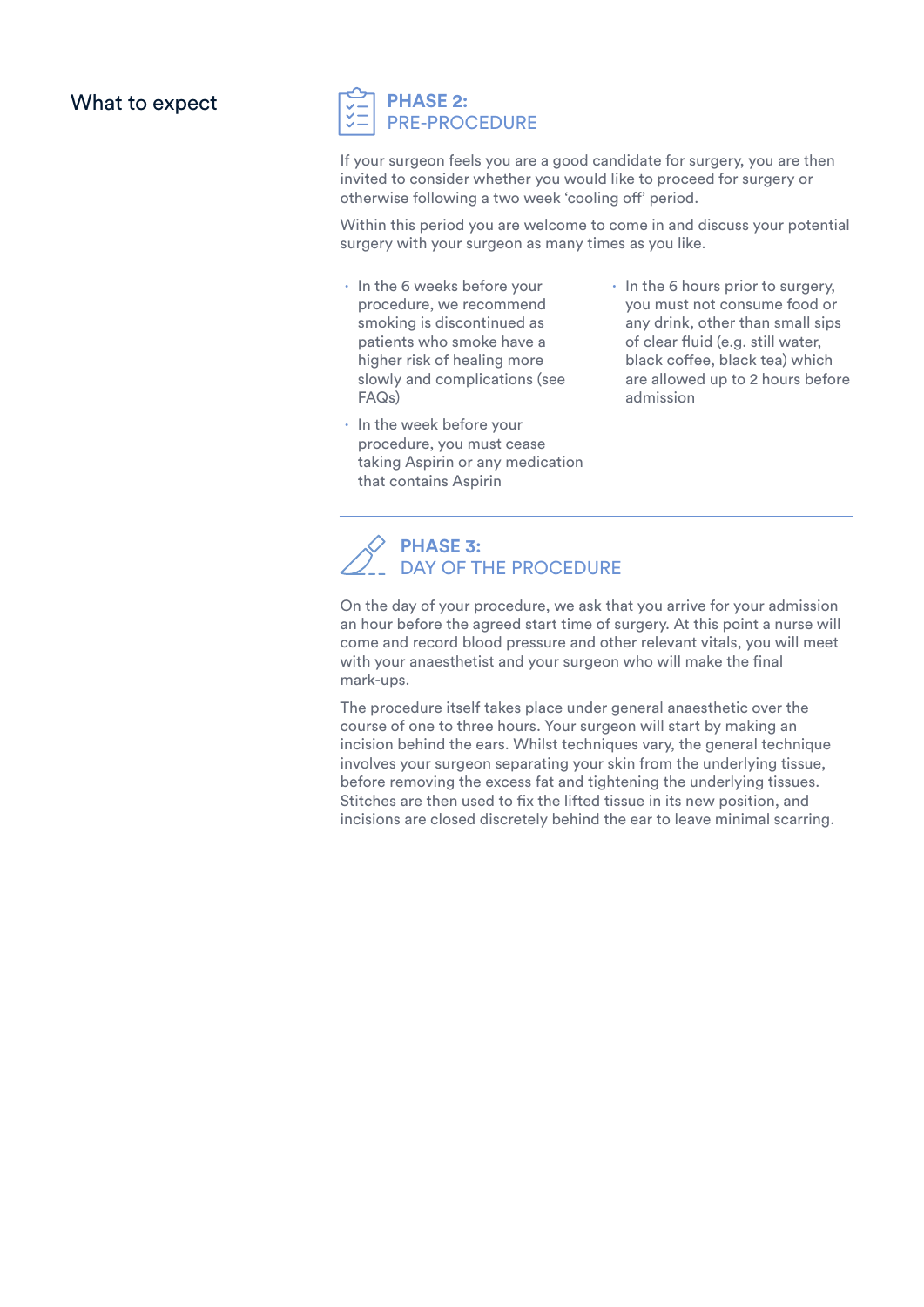| What to expect                                                                                                       |                                                                                                                                                                                                                                                                                                                                                                                                                                                                                                                                                                  | <b>PHASE 4:<br/>POST PROCEDURE &amp; RECOVERY</b>                                                  |  |  |
|----------------------------------------------------------------------------------------------------------------------|------------------------------------------------------------------------------------------------------------------------------------------------------------------------------------------------------------------------------------------------------------------------------------------------------------------------------------------------------------------------------------------------------------------------------------------------------------------------------------------------------------------------------------------------------------------|----------------------------------------------------------------------------------------------------|--|--|
|                                                                                                                      | You should not feel much pain immediately following the procedure,<br>but you may have some for a few days or weeks afterwards. You'll be<br>given painkillers if you need them.<br>Following the procedure, you will recover in our ambulatory recovery<br>rooms for between two to three hours, dependent on the scale of the<br>procedure. Once our specialist nursing team are happy that your initial<br>recovery is complete and you are safe to return home, you will be allowed<br>to leave the Clinic accompanied by a friend or member of your family. |                                                                                                    |  |  |
|                                                                                                                      |                                                                                                                                                                                                                                                                                                                                                                                                                                                                                                                                                                  |                                                                                                    |  |  |
|                                                                                                                      | We ask that you come in and see our nursing team 1 week after surgery to<br>ensure your incision sites have been properly reviewed. At this juncture<br>we also recommend you meet with one of our on site aestheticians to<br>discuss ongoing treatment to support the healing and scarring process.                                                                                                                                                                                                                                                            |                                                                                                    |  |  |
|                                                                                                                      | check up.                                                                                                                                                                                                                                                                                                                                                                                                                                                                                                                                                        | We ask that you come in to see your surgeon after 6 - 8 weeks for a final                          |  |  |
|                                                                                                                      | What are the risks                                                                                                                                                                                                                                                                                                                                                                                                                                                                                                                                               | Facelift surgery is a safe procedure, but it is common after a surgical<br>facelift to experience: |  |  |
| • Bruising and swelling                                                                                              |                                                                                                                                                                                                                                                                                                                                                                                                                                                                                                                                                                  | · A small amount of scarring                                                                       |  |  |
| · Temporary numbness                                                                                                 |                                                                                                                                                                                                                                                                                                                                                                                                                                                                                                                                                                  |                                                                                                    |  |  |
| As with all surgical procedures, facelift surgery carries some risk and it<br>is possible that you might experience: |                                                                                                                                                                                                                                                                                                                                                                                                                                                                                                                                                                  |                                                                                                    |  |  |
| · Nausea                                                                                                             |                                                                                                                                                                                                                                                                                                                                                                                                                                                                                                                                                                  | · A collection of blood                                                                            |  |  |
| · Bleeding or Infection                                                                                              |                                                                                                                                                                                                                                                                                                                                                                                                                                                                                                                                                                  | underneath the skin<br>(haematoma)                                                                 |  |  |
| • Poor healing of incisions and<br>scarring                                                                          |                                                                                                                                                                                                                                                                                                                                                                                                                                                                                                                                                                  | · Death of fat tissue (fat necrosis)<br>or embolism                                                |  |  |
|                                                                                                                      |                                                                                                                                                                                                                                                                                                                                                                                                                                                                                                                                                                  | · Hair loss or hairline distortion                                                                 |  |  |

Your surgeon will discuss these risks comprehensively at your consultation and explain how likely these risks and complications are, and how they would be treated.